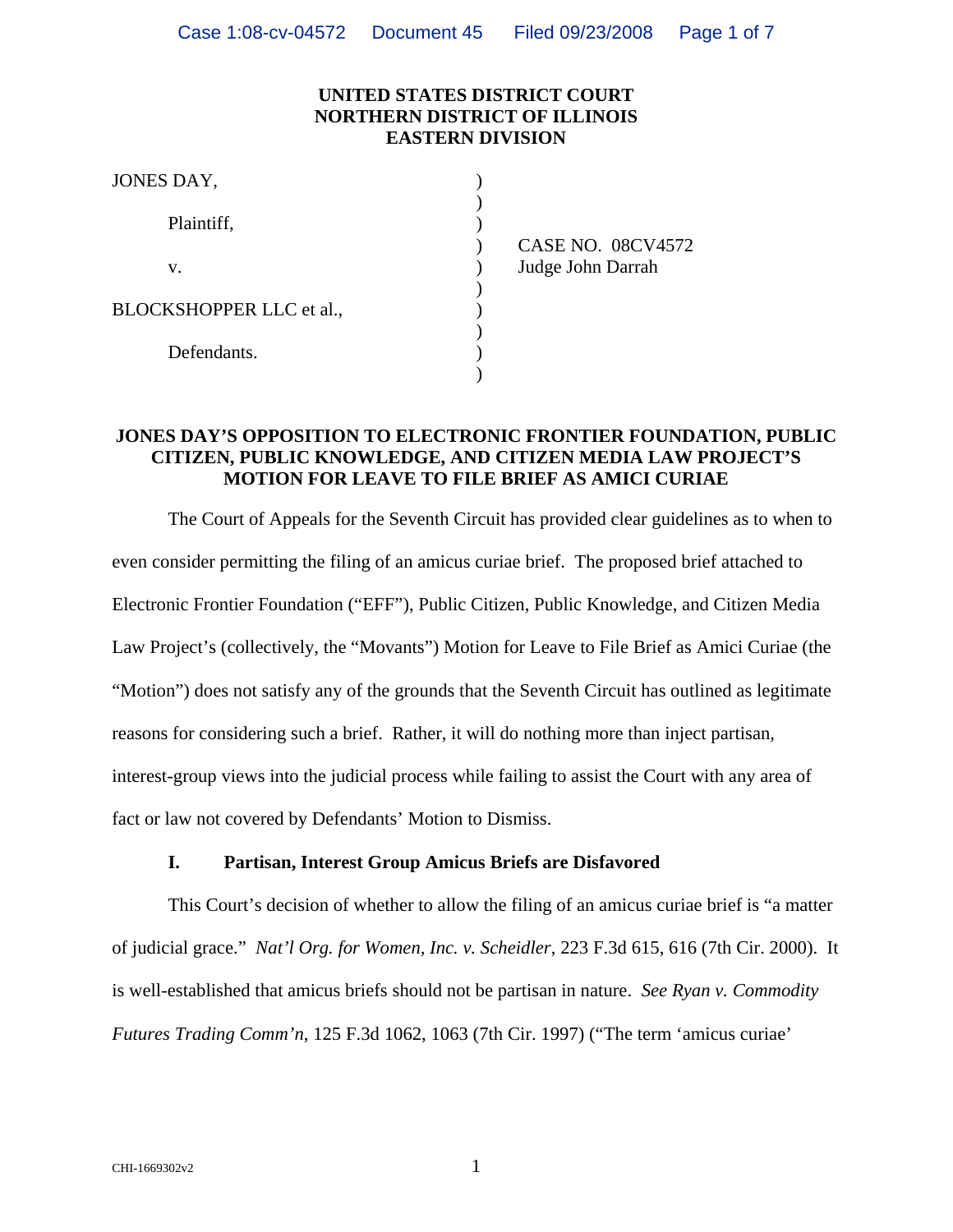means friend of the court, not friend of the party." $)^1$  Amicus briefs injecting "interest-group" politics" into the judicial process are also disfavored. *See Nat'l Org. for Women*, 223 F.3d at 617; *Sierra Club, Inc. v. Envtl. Prot. Agency*, 358 F.3d 516, 518 (7th Cir. 2004) ("Courts value submissions not to see how the interest groups line up, but to learn about facts and legal perspectives that the litigants have not adequately developed.").

 By their own admission, the Movants are partisan interest groups dedicated to opposing perceived encroachments on free speech. (*See* Motion at ¶¶ 2-5). Their fifteen page amici brief will, should the Court let it be filed, be no "friend of the court" — instead, it will simply duplicate the Defendants' twenty-five page argument and disparage the Plaintiff's. Courts in this district have refused amicus briefs for this reason alone. *See Leigh v. Engle*, 535 F. Supp. 418, 420 (N.D. Ill. 1982) (Leighton, J.) ("[I]f the proffer comes from an individual with a partisan, rather than impartial view, the motion for leave to file an amicus brief is to be denied."); *Kostas Mechmet v. Four Seasons Hotel*, 1985 WL 766, at \*1 (N.D. Ill. April 25, 1985) (Aspen, J.) ("[W]e should be reluctant to hear from amici where, as here, one party objects and the amici are so strongly aligned with the other side such that that side can, in effect, file multiple briefs in support of its position."). The role of the district court as the ultimate finder of fact heightens

this sensitivity. *See Tiara Corp. v. Ullengerg Corp*., 1987 WL 16612, at \*2 (N.D. Ill. September

1, 1987) (Kocoras, J.) ("Since the principal function of the district court is resolving issues of

<sup>&</sup>lt;u>1</u> Public Citizen, in its Consumer Law and Policy Blog, has challenged the Court's neutrality by describing the Court as being on Jones Day's side. Public Citizen has supported this assertion by bluntly misstating the public record in this matter. In an article entitled *Trademark Abuse by Jones Day to Suppress Free Speech* (posted on September 12, 2008 and attached hereto as Exhibit 1), Paul Alan Levy (who has moved *pro hac vice* to appear in this case on behalf of the Movants), although not present at the August 26, 2008 settlement conference, which was held in open court but for which there was no transcript, said:

Judge Darrah reportedly tried to encourage the defendants to give up their rights by saying 'Do you know, young man, how much money it's going to cost you to defend yourselves against Jones Day?' Not surprisingly after the judge announced which side he was on, Blockshopper stipulated to a TRO barring any links to Jones Day's web site or mentions of Jones Day on BlockShopper's web site.

Putting aside whether or not the Court made this statement, which hardly evidences a lack of neutrality, the fact is that Defendants had agreed to the TRO *before* the parties ever appeared before the Court. As the Stipulation and Order (docket entry no. 20, attached as Exhibit 2) shows and as confirmed by the transcript of August 19, 2008 (attached as Exhibit 3), on the day set for hearing on Jones Day's motion for a temporary restraining order, the parties first appeared before the Court with an already executed stipulation, thus avoiding the need for any TRO hearing.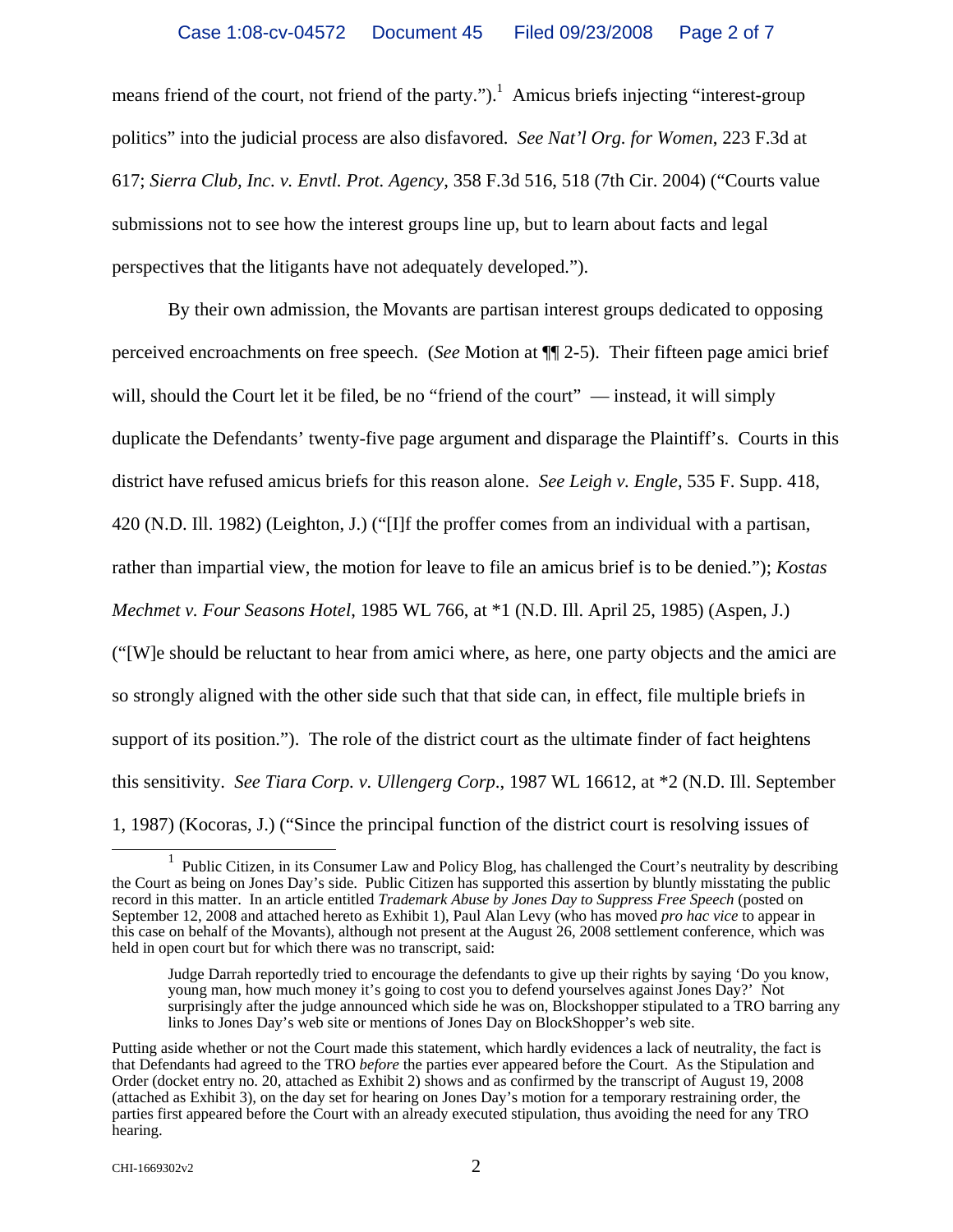fact, district courts should go slow in accepting amicus briefs without the joint consent of the parties unless the amicus has a special interest or unless the court feels existing counsel need assistance."); *Leigh*, 535 F. Supp. at 422 (noting the "unfairness" that would result from partisan amicus briefs during summary judgment). Movants' amicus trips all of these wires: a partisan brief from interest groups offered to a district court.

### **II. The Movants' Amicus Brief Fails to Meet Any of the Categories of Permissible Briefs set forth by the Seventh Circuit**

 In the Seventh Circuit, amicus briefs are allowed only "when a party is not represented competently …, when the amicus has an interest in some other case that may be affected by the decision in the present case …, or when the amicus has unique information or perspective that can help the court beyond the help that the lawyers for the parties are able to provide." *Ryan*, 125 F.3d at 1063. "Otherwise, leave to file an amicus curiae brief should be denied." *Id*. Movants' brief does not fall into any of the three categories.

# **A. "when a party is not represented competently"**

 Defendants in this case are represented competently. Defendants' counsel does not require assistance in articulating its arguments.

# **B. "when the amicus has an interest in some other case that may be affected by the decision in the present case"**

 Movants have not articulated any interest in a separate case that may be affected by the outcome of the present litigation.

# **C. "when the amicus has unique information or perspective that can help the court beyond the help that the lawyers for the parties are able to provide"**

 As a partisan, self-serving brief, Movants' amicus fails to meet this criterion as well. Movants' amicus brief does not possess "unique information or perspective" helpful to the Court beyond what Defendants' counsel are able to offer for their clients. Movants' brief is instead duplicative of the arguments made in Defendants' Motion to Dismiss, as is evident by a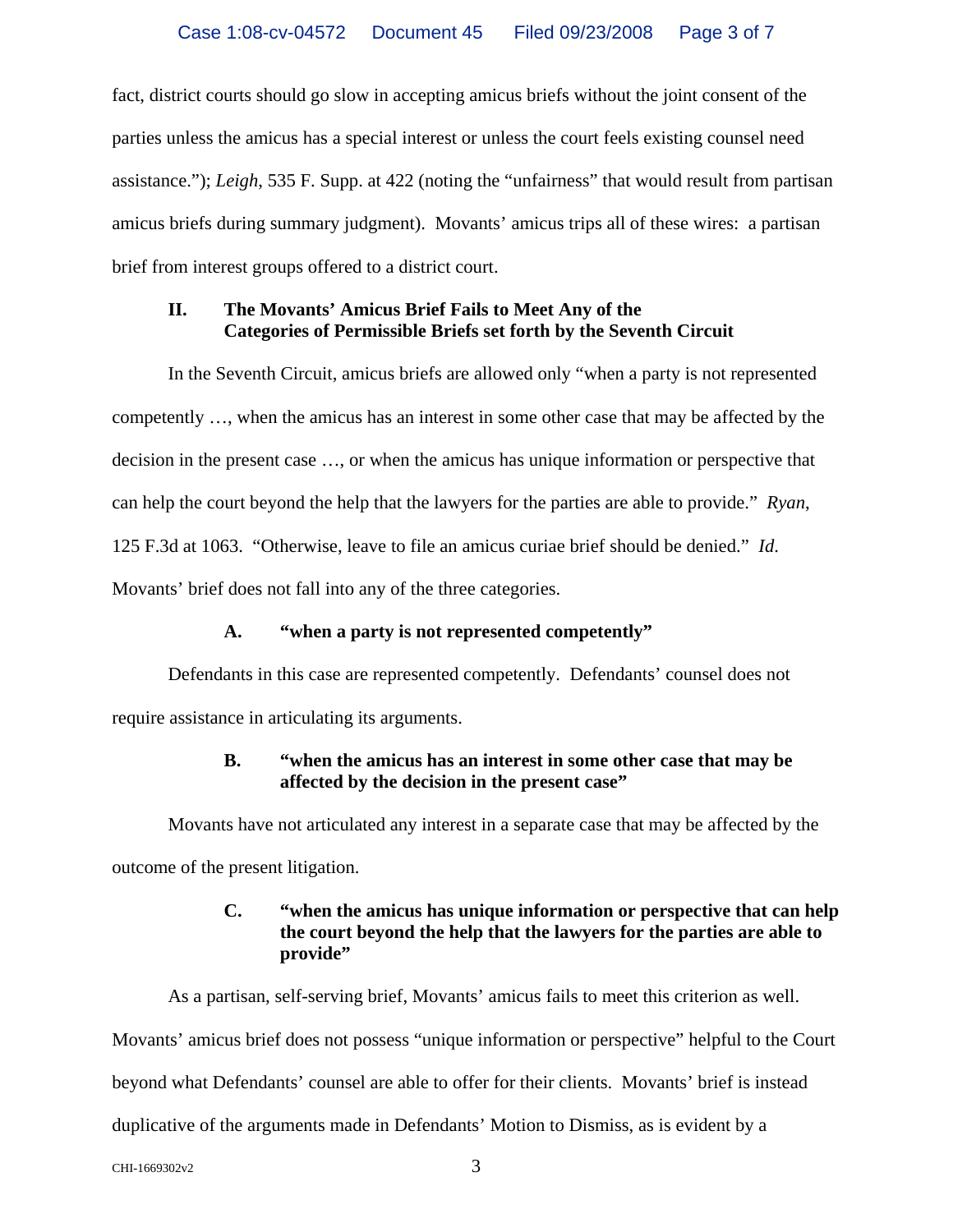comparison of the two briefs' argument headings. Four of the five headings in the Motion are duplicative of arguments covered Defendants' Motion to Dismiss, and the fifth raises an issue that Defendants did not even think appropriate to raise.<sup>2</sup> Courts in this circuit have declined to entertain amicus briefs that merely repeat what has been said before. *See Ryan*, 125 F.3d at 1064 ("The amicus brief does not tell us anything we don't know already."); *Nat'l Org. for Women*, 223 F.3d at 617 ("[N]one of the rejected briefs presents considerations of fact, law, or policy overlooked by the appellants.").

 EFF seems to argue that its experience with First Amendment litigation gives them some "unique information or perspective" that is helpful to the Court. (*See* Motion at ¶ 2 ("As a leading advocate for these groups, EFF has a perspective that is not represented by the parties.")). EFF has not explained how that perspective is any different than Defendants'. Indeed, Movants' can offer no additional facts or insights to the Court — only an unnecessary regurgitation of caselaw that the Defendants already cite in their Motion to Dismiss. Indeed, "it is very rare for an amicus curiae brief to do more than repeat in somewhat different language the arguments in the brief of the party whom the amicus is supporting." *Voices for Choices v. Illinois Bell Tel. Co*., 339 F.3d 542, 545 (7th Cir. 2003) (denying motions for leave filed by the Speaker of the Illinois House of Representatives and the President of the Illinois Senate). Movants' brief will be no exception, and leave to file should be denied. *Id*. at 544 ("The judges of this court … will deny permission to file an amicus brief that essentially duplicates a party's brief.").

 <sup>2</sup> <sup>2</sup> The Motion's arguments in Sections I.A, I.B, I.C, and II.B are duplicative. The Motion's outlying topic under Section II.A — "'Jones Day' is Not a Famous Mark Under the Newly Amended Lanham Act" — is not an argument Defendants chose to raise in their Motion to Dismiss. The partisan, interest-group nature of the Motion is therefore compounded by its inclusion of an argument deemed irrelevant to Defendants' Motion to Dismiss, and for good reason: whether a mark is "famous" is an issue of fact not suitable for a motion to dismiss.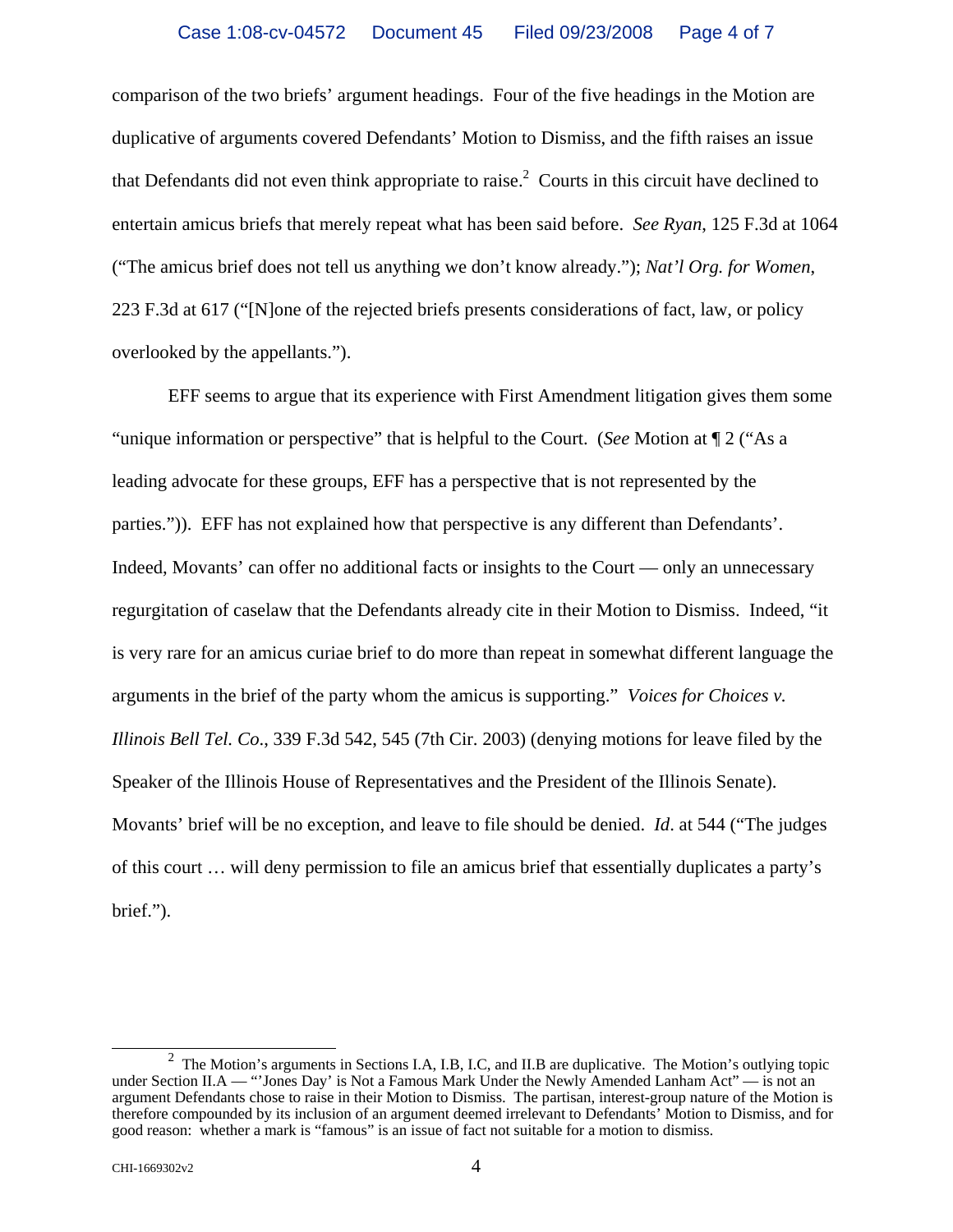#### **III. Cases in the Motion are Distinguishable**

 Each of the three cases cited by the Movants in paragraph 6 of their Motion are distinguishable from the present case. None of the motions for leave to file amicus in those cases were opposed. In two of the cases — *Chicago Lawyer's Comm. for Civil Rights Under the Law, Inc. v. Craigslist, Inc*., 461 F. Supp. 2d 681 (N.D. Ill. 2006) and *Sherman v. Township High School Dist. 214*, 540 F. Supp. 2d 985 (N.D. Ill. 2008) — amicus briefs were filed on behalf of both sides of the dispute. In the third case — *NMHG Fin. Services, Inc. v. Wickes Inc*., 2007 WL 3087146 (N.D. Ill. Oct. 17, 2007) — the party moving for leave to file amicus was involved in a related litigation that would be affected by the case between NMHG and Wickes.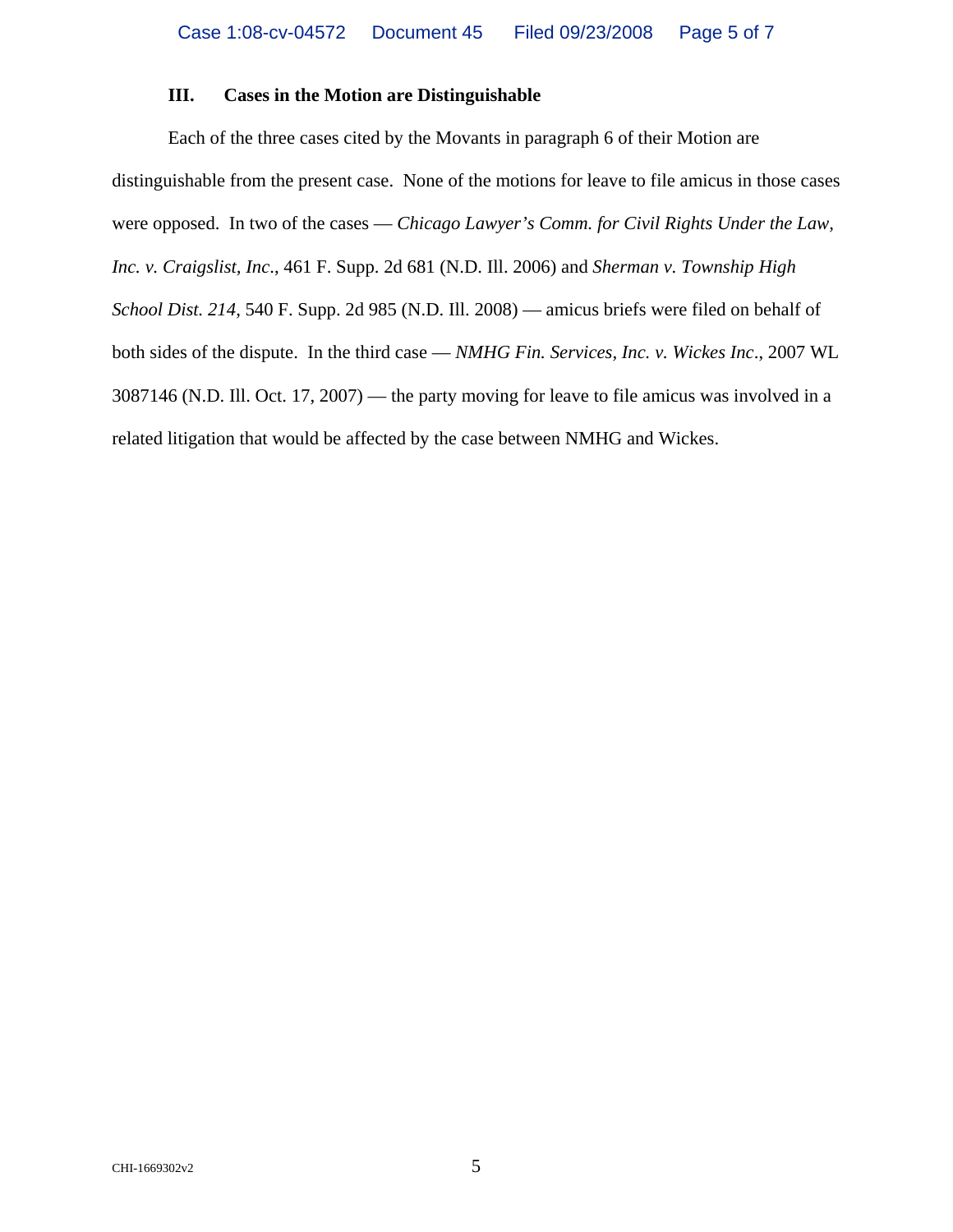#### **IV. Conclusion**

 For the foregoing reasons, Movants' Motion for Leave to File Brief as Amici Curiae should be denied. Should the Court, in the exercise of its discretion, be inclined to grant the Motion, Jones Day requests (a) it be granted ten pages to respond to Movants' fifteen page brief, (b) this response be due on October 14, 2008 (seven days after the presentment date of Movants' Motion), and (c) in order to not adversely affect the timetable in this Court's Initial Scheduling Order, Movants not be allowed to file any reply.

Dated: September 23, 2008 Respectfully submitted,

 By: */s/ Paul W. Schroeder* Paul W. Schroeder Illinois State Bar No. 2509113 pwschroeder@jonesday.com Irene S. Fiorentinos Illinois State Bar No. 6188533 ifiorentinos@jonesday.com Brent P. Ray Illinois State Bar No. 6291911 bpray@jonesday.com JONES DAY 77 West Wacker Drive, Suite 3500 Chicago, Illinois 60601-1692 Telephone: (312) 782-3939 Facsimile: (312) 782-8585

*Attorneys for Plaintiff Jones Day*